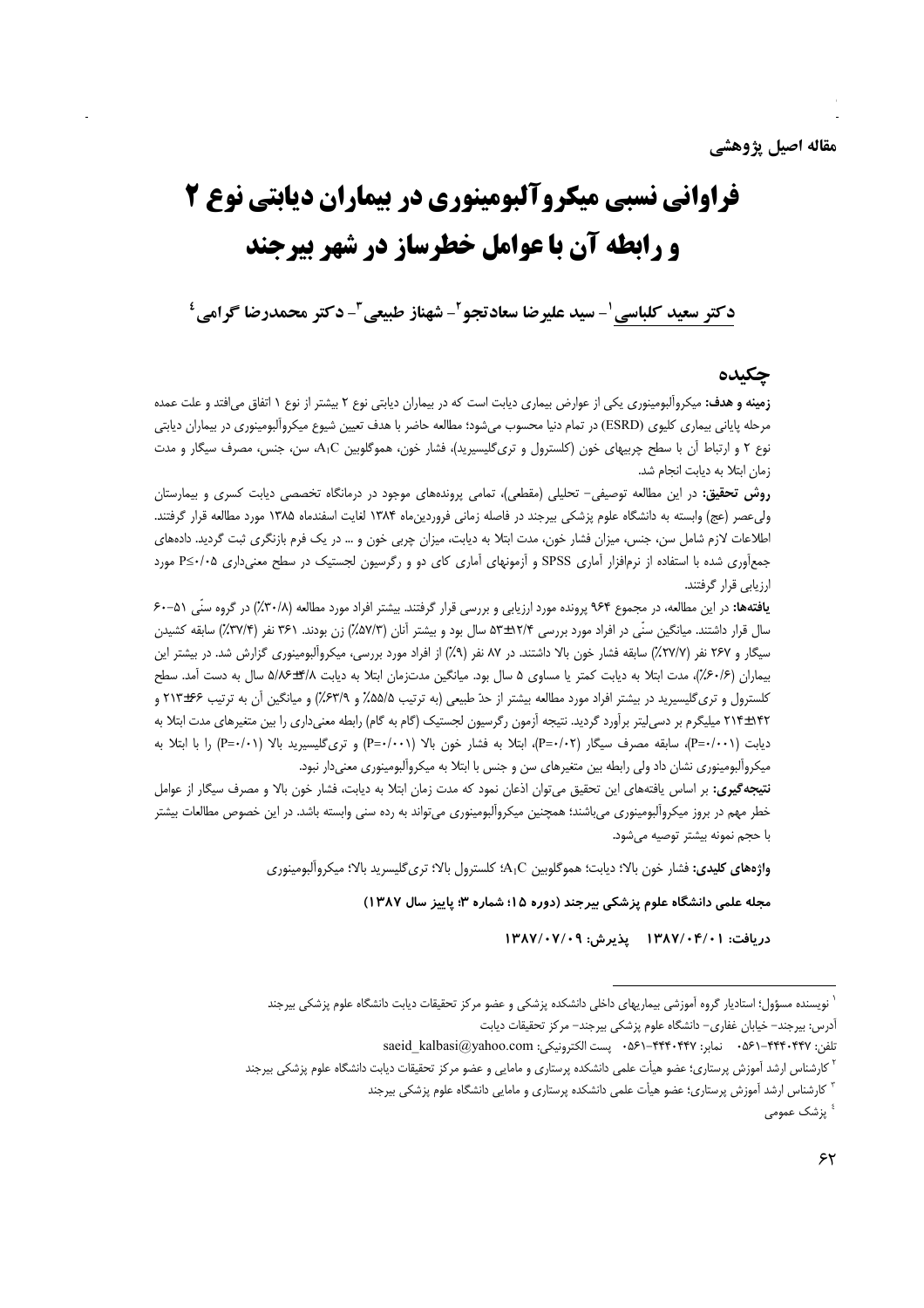#### مقدمه

دیابت بیماری شایعی است که در جهان امروز مشکل عمدهای محسوب می شود؛ در واقع این بیماری با نحوه زندگی امروزی که با کاهش میزان فعالیت همراه شده است، ارتباط دارد. بیش از ۱۴ میلیون نفر در آمریکا مبتلا به دیابت هستند؛ از این میان تقریباً ۹۰٪ مبتلا به دیابت نوع ۲ و بقیه مبتلا به دیابت نوع ۱ می باشند (۱). در سال ۲۰۰۰ میزان وقوع دیابت شیرین در افراد زیر ۲۰ سال، ۱۹٪ و در افراد بالای ۲۰ سال ۸/۶٪ و در افراد بالای ۶۵ سال، ۲۰/۱٪ برآورد شده است (۲). میزان وقوع این بیماری در مردان و زنان در بیشتر محدودههای سنّی، مشابه ولی شیوع آن در مردان بالای ۶۰ سال اندکی بیشتر گزارش شده است (۲).

مرگ و میر و حوادث ناشی از بیماری کرونر قلب در بیماران مبتلا به دیابت شیرین نوع ۲، ۲-۴ برابر افزایش نشان میدهد. این حوادث با میزان گلوکز پلاسما در حالت ناشتا و پس از صرف غذا و همچنین هموگلوبین A1C ارتباط دارند. عوامل دیگری نیز مثل دیس لیپیدمی و پرفشاری خون اهمیت زیادی در بروز عوارض ماکرو واسکولار دارند (۲). نفروپاتی دیابتی علت اصلی بیماری کلیوی مرحله پایانی \*(ESRD) در ایالات متحده و همچنین علت اصلی معلولیتها و مرگ و میر مرتبط با دیابت شیرین می باشد (۲). ارزیابی علائم اولیه نفروپاتی دیابتی که از مهمترین علل مرگ و میر بیماران دیابتی محسوب میشود، به این دلیل که تغييرات أسيبشناختي (Pathologic) با اقدامات پيشگيرانه بموقع، حتی برگشتیذیر هستند، از اهمیت بسزایی برخوردار می باشد (۵٬۴٬۳). درصد بالایی از مبتلایان به دیابت نوع ۲ مبتلا به نفرویاتی دیابتی می شوند که این امر می تواند به میزان لیپیدهای خون از جمله کلسترول و تری گلیسیرید مرتبط باشد.

وجود پروتئینوری در افراد مبتلا به دیابت شیرین، با کاهش چشمگیر میزان بقا و افزایش خطر بیماریهای قلبی و

عروقی همراه است. افراد مبتلا به نفروپاتی دیابتی در بیشتر موارد، رتینوپانی نیز دارند (۶).

در تحقیق اوسط و موسوینسب در شهر زنجان بر روی ۶۳ بیمار دیابتی با سابقه بیش از ۱۰ سال، ۲۵ نفر (۳۹/۶٪) در محدوده سنی ۵۵–۶۵ سال، دچار میکروآلبومینوری بودند؛ از این تعداد، ۴۱/۱٪ مبتلا به دیابت نوع ۱ و بقیه مبتلا به دیابت نوع ۲ بودند و اختلاف معنیداری بین میزان میکروآلبومینوری در جنس زن و مرد گزارش نشد (۷).

در تحقیق Somen و همکاران، نفروپاتی دیابتی به عنوان مهمترین علت ESRD در ایالات متحده مشخص و مسؤول ٣٠-٣٠٪ از تمامى موارد ESRD در ايالات متحده شناخته شد؛ به عقیده این محققان کنترل دیابت میتواند در جلوگیری از ایجاد میکروآلبومینوری دیابتی و ESRD بسیار مؤثر باشد؛ همچنین در این گزارش اعلام شد که حدود نیمی از بیماران با سابقه دیابت بیش از ۲۰ سال، به نفرویاتی دیابتی مبتلا می گردند (۸).

Susztak و Bottinger پس از انجام تحقیقاتی در سال ۲۰۰۶، در نیویورک اعلام کردند که یکسوم بیماران دیابتی به نفرویاتی مبتلا خواهند شد؛ همچنین بر نقش ژنتیکی در بروز این بیماری تأکید کردهاند (۹). در تحقیق دیگری که در سال ۲۰۰۵ و در کشور اسپانیا انجام شد، از میان ۳۰۱ بیمار دیابتی نوع ۲، ۲۱۵ نفر میکرومینوری داشتند؛ سن متوسط برای این بیماری ۵۷/۲ سال گزارش شد. زنان بیشتر از مردان به نفرویاتی مبتلا شده بودند؛ در این تحقیق همچنین مشخص شد که افراد دچار میکروآلبومینوری کنترل ضعیفی بر روی بیماری داشتهاند (۱۰). در تحقیق دیگری نیز مشخص شد که نفروپاتی دیابتی عامل اصلی پیوند کلیه در بیماران دیابتی است که ۴۰٪ بیماران دیابتی را شامل میشود و خطر مرگ این بیماران را افزایش میدهد؛ همچنین افزایش لیپیدهای سرم و مصرف سیگار به عنوان عوامل خطر نفروياتي ديابتي شناخته شدهاند (١١).

با توجه به مطالب فوق، مطالعه حاضر با هدف تعیین

<sup>\*</sup> End Stage Renal Disease (ESRD)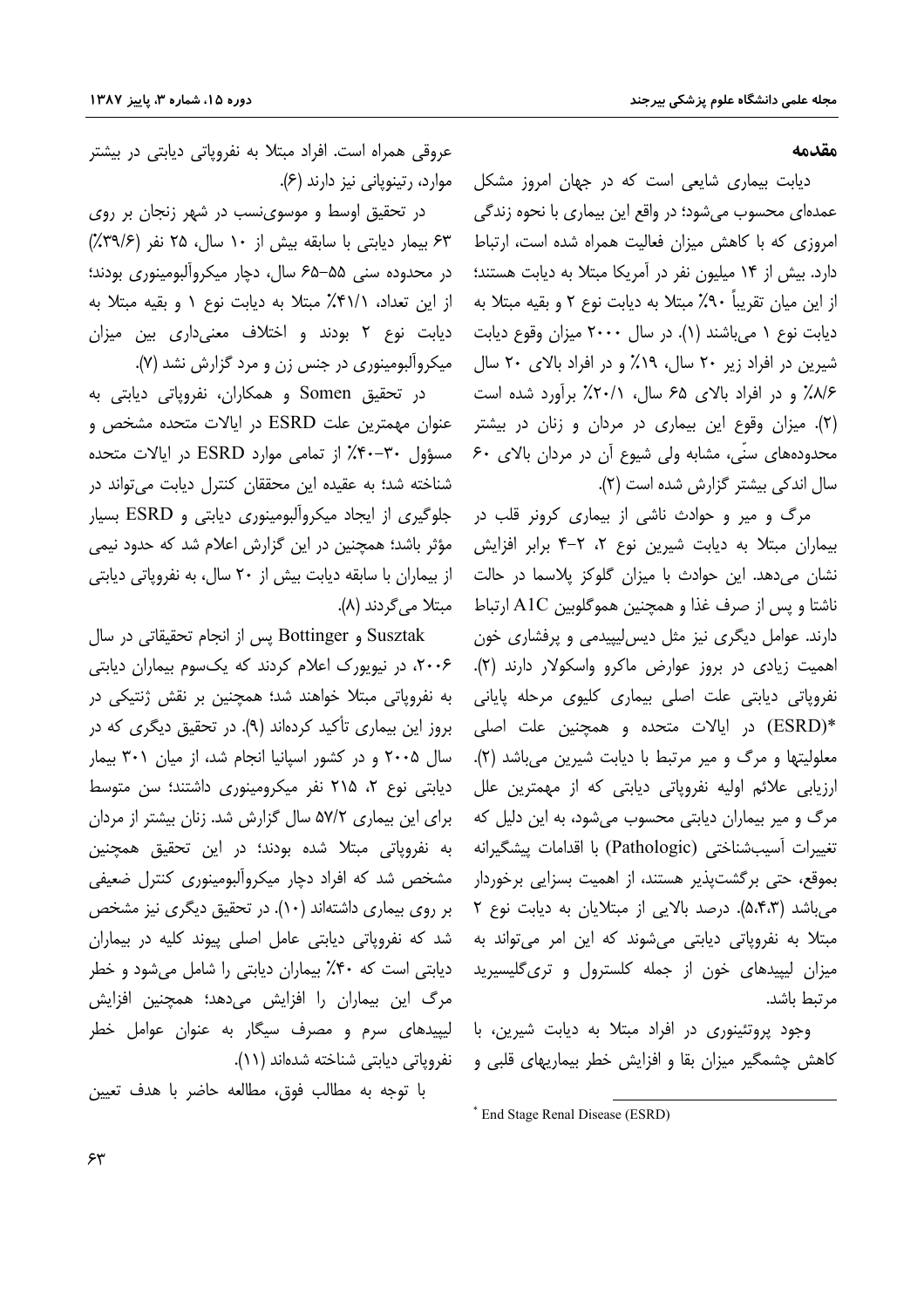شیوع میکروألبومینوری در بیماران دیابتی نوع ۲ و ارتباط أن با سطح چربیهای خون (کلسترول و تری $\partial$ لیسیرید)، هموگلوبین  $\rm A_1C$ ، سن، جنس و مصرف سیگار در این بیماران انجام شد.

## **روش تحقيق**

در این مطالعه توصیفی– تحلیلی که به صورت مقطعی و در فاصله زمانی فروردین ماه ۱۳۸۴ لغایت اسفندماه ۱۳۸۵ انجام شد، تمامی پروندههای موجود در درمانگاه تخصصی دیابت کسری و بیمارستان ولی عصر (عج) وابسته به دانشگاه علوم یزشکی بیرجند، مورد بررسی قرار گرفتند. پس از جدا نمودن پروندههای مربوط به بیماران دیابتی نوع ۲، اطلاعات لازم شامل سن، جنس، سابقه مصرف سیگار، میزان هموگلوبین A1C، سابقه ابتلا به فشار خون بالا، مدت ابتلا به دیابت، هیپرکلسترولمی و هیپرتری<sup>گ</sup>لیسرید*م*ی و میکروآلبومینوری با استفاده از یک فرم بازنگری که به همین منظور تهیه شده بود، توسط دانشجوی پزشکی آموزش دیده، جمع آوری گردید. لازم به ذکر است زنان باردار و نیز افراد که داروهای مؤثر بر آلبومینوری مصرف میکردند و یا سابقه بیماری سنگ کلیه و یا تومور کلیه داشتند، از مطالعه حذف .<br>شدند**.** 

دادههای جمع آوری شده با استفاده از نرمافزار آماری SPSS و آزمونهای آماری Chi-Square و رگرسیون معنیدار نبود (P=۰/۱۳). لجستیک در سطح معنی داری A</∙≥P مورد ارزیابی قرار گر فتند.

## **يافتهها**

در این مطالعه، در مجموع ۹۶۴ پرونده مورد بررسی قرار گرفتند. میانگین سنّی افراد مورد مطالعه ۱۲/۴±۵۳ سال بود و بیشتر آنان (۲۹۷ نفر، ۰/۸۳۰٪) در گروه سنّی ۵۱ تا ۶۰ سال قرار داشتند. ۵۵۲ نفر (۵۷/۳٪) از بیماران زن بودند. در مجموع ۳۶۱ نفر (۳۷/۴٪) سابقه کشیدن سیگار و ۲۶۷ نفر

(٢٧/٧٪) سابقه فشار خون بالا داشتند. در ٨٧ نفر (٩٪) از افراد مورد بررسی، میکروألبومینوری گزارش شد. در بیشتر این بیماران (۵۸۴ نفر، ۶۰/۶٪)، مدت ابتلا به دیابت کمتر یا مساوی ۵ سال و میانگین مدتزمان ابتلا به دیابت ۵/۸۶±۴/۸ سال بود. در ۵۳۵ نفر (۵۵/۵٪) سطح کلسترول و در ۶۱۶ نفر (۶۳/۹٪) سطح تریگلیسیرید بیشتر از حدّ طبیعی بود و ميانگين آن به ترتيب ۶۶±۲۱۳ و ۲۱۴±۲۱۴ ميليگرم بر دسی[بیتر برآورد گردید (جدول ۱).

بر اساس نتايج حاصل از آزمون خي دو، با افزايش سن، فراوانی نسبی ابتلا به میکروألبومینوری افزایش نشان داد؛ به طوری که در رده سنّی ۴۰ سال و کمتر، ۱ نفر (۰/۷٪) و در افراد بالای ۶۰ سال، ۳۱ نفر (۱۲/۱٪)، مبتلا به میکروآلبومینوری بودند (P=۰/۰۰۱) (جدول ۱). میزان ابتلا به میکروآلبومینوری در مردان (۱۱/۹٪) نسبت به زنان (۶/۹٪) .(P= $\cdot$ /۰۱) بیشتر بود.

با افزایش مدت ابتلا به دیابت، فراوانی نسبی ابتلا به میکروآلبومینوری نیز افزایش نشان داد (P<۰/۰۰۱)، (جدول ۱). فراوانی نسبی ابتلا به میکروآلبومینوری در افراد سیگاری (۱۵/۵٪) نسبت به غیرسیگاری (۵/۱٪) به طور معنیداری ایشتر بود (P<۰/۰۰۱). در افرادی که HbA<sub>1</sub>C آنها کمتر از ۸ بود، ۵/۸٪ و در افراد با HbA<sub>1</sub>C بیشتر از ۸*، ۹/۶٪ م*بتلا به میکروآلبومینوری بودند؛ اما این اختلاف از نظر آماری

فراوانی نسبی ابتلا به میکروآلبومینوری در افراد مبتلا به فشار خون بالا (۱۳/۹٪) نسبت به افراد با فشار خون طبیعی  $Y$  ) بیشتر بود ((۲۰۰–(۳): رابطه معنی داری بین بالا) بودن کلسترول و ابتلا به میکروآلبومینوری به دست نیامد  $(P=\cdot/\tau)$ .

در مقایسه با افراد دارای تریگلیسیرید طبیعی، درصد کمتری از افراد دارای تریگلیسیرید بالا مبتلا به میکروآلبومینوری بودند؛ ولی این تفاوت از نظر آماری معنیدار  $\cdot$ نبود (۰۸+ $P=-P$ ). .<br>ن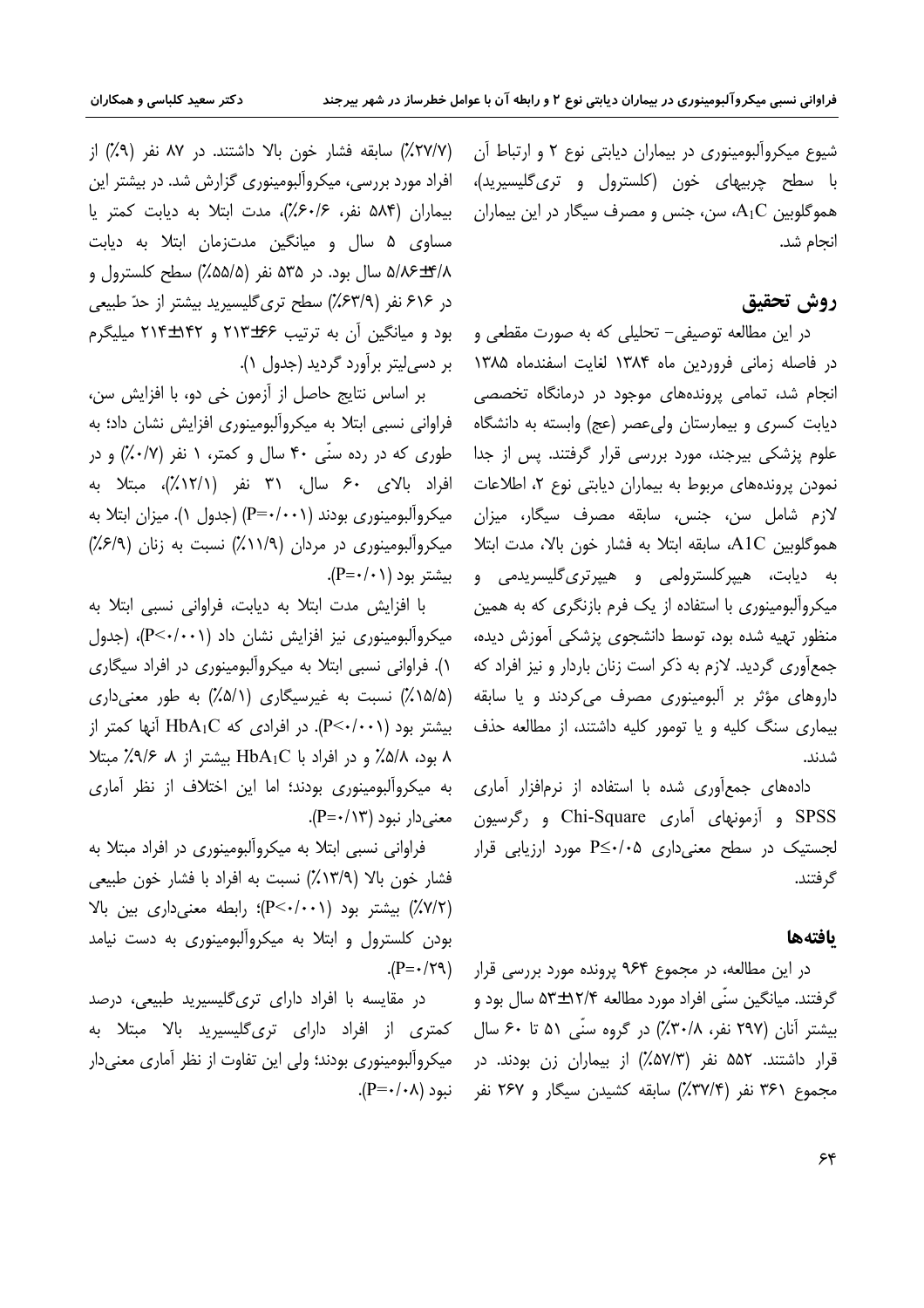نتیجه آزمون رگرسیون لجستیک چندمتغیره (گام به گام) ابتلا به میکروآلبومینوری تأیید نمود ولی رابطه بین متغیرهای با نتیجه حاصل از آزمون خی دو، قدری متفاوت بود؛ به سن و جنس با ابتلا به میکروآلبومینوری معنیدار نبود؛ نحوی که نتیجه این آزمون رابطه بین متغیرهای مدت ابتلا مهمچنین آزمون لجستیک رابطه تریگلیسیرید بالا با ابتلا به

به دیابت، سابقه مصرف سیگار، ابتلا به فشار خون بالا را با میکروآلبومینوری را معنیدار نشان داد (جدول ۲).

| سطح معنیداری                          | ابتلا به میکروألبومینوری |           | کل                          |       | متغير                  |                               |  |
|---------------------------------------|--------------------------|-----------|-----------------------------|-------|------------------------|-------------------------------|--|
|                                       | درصد                     | تعداد     | درصد                        | تعداد |                        |                               |  |
| $\cdot/\cdot\cdot$                    | $\cdot/\Upsilon$         | $\lambda$ | ١۵                          | ۱۴۵   | $\leq \mathfrak{f}$ .  | سن (سال)                      |  |
|                                       | $\lambda/\tau$           | ۲۲        | $\frac{Y}{4}$               | ۲۶۵   | $f - \Delta$ .         |                               |  |
|                                       | $\frac{1}{2}$            | ٣٣        | $\mathsf{r}\cdot\mathsf{v}$ | ٢٩٧   | $\Delta$ $\rightarrow$ |                               |  |
|                                       | $\frac{1}{\sqrt{2}}$     | ۳۱        | <b>78/7</b>                 | ۲۵۷   | ≥۶۱                    |                               |  |
| $\langle \cdot   \cdot \rangle$       | 5/9                      | ۳٨        | $\Delta V/Y$                | ۵۵۲   | زن                     | جنس                           |  |
|                                       | ۱۱/۹                     | ۴۹        | YY/Y                        | ۴۱۲   | مر د                   |                               |  |
| $\langle \cdot   \cdot \cdot \rangle$ | $1/\zeta$                | ٧         | 5.19                        | ۵۸۴   | $\leq$ $\Delta$        | مدت زمان ابتلا به ديابت (سال) |  |
|                                       | $\Delta/Y$               | ۱۵        | YY/Y                        | ۲۶۲   | $5 - 1$                |                               |  |
|                                       | ۵۵/۱                     | ۶۵        | $\frac{1}{\sqrt{2}}$        | ۱۱۸   | $\geq$                 |                               |  |
| $\langle \cdot   \cdot \cdot \rangle$ | ۵/۱                      | ٣١        | 55/5                        | 5.5   | خير                    | سابقه مصرف سيگار              |  |
|                                       | ۱۵/۵                     | ۵۶        | $\Upsilon V/\Upsilon$       | ۳۶۱   | بلى                    |                               |  |
| $\langle \cdot   \cdot \cdot \rangle$ | $Y/\tau$                 | ۵۰        | YY/Y                        | 590   | ندارد.                 | فشار خون بالا                 |  |
|                                       | $\gamma$                 | ٣٧        | <b>TY/Y</b>                 | ٢۶٧   | دارد.                  |                               |  |
| $\cdot/\uparrow$ 9                    | $Y$ /٩                   | ٣۴        | ۴۴/۵                        | ۴۲۹   | ندارد.                 | كلسترول بالا                  |  |
|                                       | 9/9                      | ۵۳        | $\Delta\Delta/\Delta$       | ۵۳۵   | دار د.                 |                               |  |
| $\cdot/\cdot \wedge$                  | 11/7                     | ٣٩        | $\frac{1}{2}$               | ۳۴۸   | ندارد.                 | تری گلیسیرید بالا             |  |
|                                       | $V/\lambda$              | ۴۸        | 54/9                        | ۶۱۶   | دارد.                  |                               |  |
| $\cdot/\gamma$                        | $\Delta/\lambda$         | ٩         | ۱۶                          | ۱۵۴   | $\prec$ V              | $A_1C$ هموگلوبين              |  |
|                                       | 9/5                      | ۷٨        | ۸۴                          | ۸۱۰   | ≥λ                     |                               |  |

جدول ۱- مقایسه فراوانی نسبی میکروآلبومینوری بر اساس متغیرهای مورد بررسی

جدول ٢- عوامل خطرساز ميكروآلبومينوري در بيماران مبتلا به ديابت نوع ٢

| سطح معنیداری       | نسبت شانس (دامنه اطمینان ۹۵٪)                                                                                                                                 | ابتلا به میکروألبومینوری |              | کل                       |       | عوامل خطر       |                         |
|--------------------|---------------------------------------------------------------------------------------------------------------------------------------------------------------|--------------------------|--------------|--------------------------|-------|-----------------|-------------------------|
|                    |                                                                                                                                                               | در صد                    | تعداد        | در صد                    | تعداد |                 |                         |
|                    |                                                                                                                                                               | $1/\tau$                 | $\mathsf{v}$ | 5.19                     | ۵۸۴   | $\leq$ $\Delta$ | مدت زمان ابتلا به دیابت |
| $\cdot/\cdot\cdot$ | $(1/9\lambda-17/V)$ $\Delta$                                                                                                                                  | ۵/۷                      | ١۵           | YY/Y                     | ٢۶٢   | $5 - 1$         |                         |
| $\cdot/\cdot\cdot$ | $(\mathfrak{r}\mathfrak{r}/\mathfrak{r}-\mathfrak{r}\mathfrak{r}\mathfrak{r}/\mathfrak{r}\mathfrak{a})\mathfrak{r}\cdot\mathfrak{r}/\mathfrak{a}\mathfrak{r}$ | $\Delta\Delta/\Lambda$   | ۶۵           | 15/7                     | ۱۱۸   | $\geq$ 1        |                         |
| $\cdot/\cdot\cdot$ |                                                                                                                                                               | $Y/\Upsilon$             | ۵۰           | YY/Y                     | 59Y   | ندار د.         | فشار خون بالا           |
|                    | $(1/54-\Delta/51)$ $7/6$                                                                                                                                      | $\gamma$                 | ٣٧           | <b>TY/Y</b>              | ٢۶٧   | دار د.          |                         |
| $\cdot/\cdot$      |                                                                                                                                                               | 11/7                     | ٣٩           | $\frac{1}{2}$            | ۳۴۸   | ندار د.         | ترى گليسيريد            |
|                    | $(\cdot/\tau$ ۴ - $(\gamma\gamma)$ $\cdot/\tau$ ۳                                                                                                             | Y/A                      | ۴۸           | 54/9                     | ۶۱۶   | دارد.           |                         |
| $\cdot/\cdot7$     |                                                                                                                                                               | $\Delta/\lambda$         | ۳۱           | 55/5                     | 5.5   | ندار د.         | سابقه مصرف سيگار        |
|                    | $(1/1V - Y/Vf) Y/1$                                                                                                                                           | ۱۵/۵                     | ۵۶           | $\mathbf{y}(\mathbf{y})$ | ۳۶۱   | دارد.           |                         |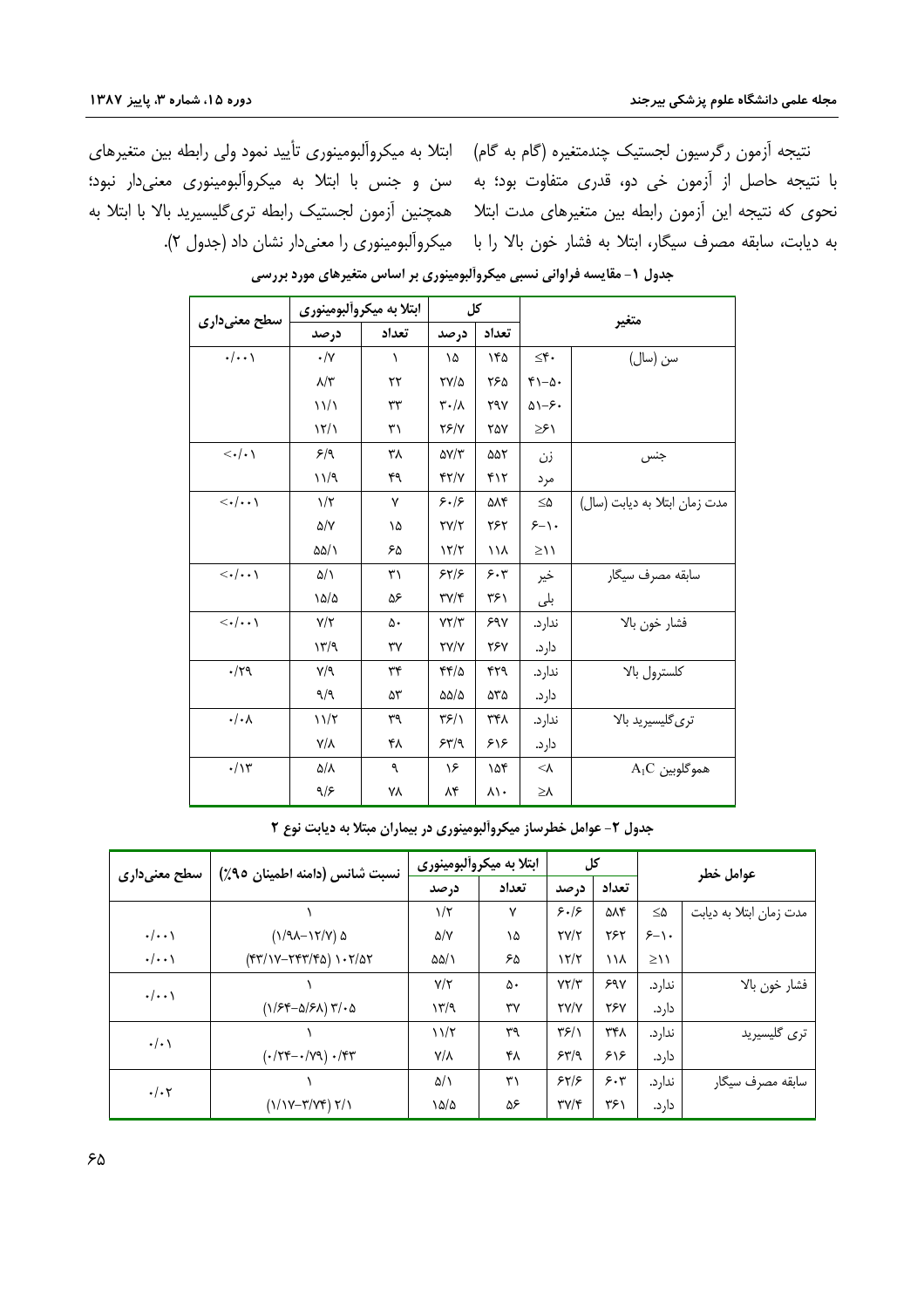## **بحث**

دیابت بیماری شایعی است که در جامعه امروز مشکل و بیماری عمدہای محسوب مے شود؛ زیرا زندگی امروز بشر از تحرک کافی برخوردار نیست و شیوه تغذیه نیز در بروز این مشکل دخیل میباشد. همان طور که میدانیم نفروپاتی دیابتی نیز علت اصلی ESRD و پیوند کلیه در جهان محسوب می شود.

در این تحقیق محدوده سنی افرادی که بیشترین میزان میکروآلبومینوری دیابتی را داشتند، ۵۱–۶۰ سال بود که با گزارش اوسط و موسوینسب (۵۵–۶۰ سال) (۷) و نخجوانی و همکاران (۵۰–۵۹ سال) (۱۲) تقریباً همخوانی دارد.

آزمون خی دو اختلاف معنی داری را بین گروههای سنی و ابتلا به میکروآلبومینوری نشان داد ولی در آزمون رگرسیون لجستیک این رابطه معنیدار نبود؛ این امر میتواند ناشی از تأثیر مدّت ابتلا به دیابت باشد و سن و جنس به تنهایی به عنوان عامل خطر محسوب نمي شوند.

در مطالعه حاضر، بیشتر افراد مورد بررسی (۵۷/۳٪) زن بودند؛ که با بررسی نخجوانی و همکاران (١٢) همخوانی دارد؛ اگرچه می،دانیم که سرعت پیشرفت بیمار*ی* به سم*ت* ESRD، بعد از شروع نفرویاتی در مردان بیشتر از زنان است و به احتمال زیاد، مردان درصد بالاتری از بیماران دیالیزی و پیوندی به علت دیابت را به خود اختصاص میدهند؛ به همین دلیل نیز احتمالاً در گروه بیماران دیابتی سرپایی، تعداد نسبتاً کمتری را تشکیل میدهند؛ از سوی دیگر شاید بتوان چنین نتیجه گرفت که مردان مبتلا به دیابت از نظر مراقبتهای سلامت و پیگیری بیماری، در سطح پایینتری نسبت به زنان قرار دارند (١٢).

در مطالعه حاضر،آزمون رگرسیون لجستیک اختلاف معنیداری را از نظر ابتلا به میکروآلبومینوری بین دو جنس نشان نداد؛ اگرچه و مردان بیشتر از زنان مبتلا شده بودند؛ این یافته با گزارش صفایی و همکاران (۱۴،۱۳) همخوانی تدارد Torres 9 (Y) ولی با تحقیق اوسط و موسوی نسب در زنجان (Y) و

و همکاران در ایالات متحده (۱۰) همخوانی دارد. با توجه به این که آزمون خیدو نشانگر اختلاف معنیداری در این مورد بود، این امر میتواند ناشی از تأثیر اختلاف مدت ابتلا به دیابت در بیماران مرد و زن باشد.

در این تحقیق رابطه معنیداری بین مدتزمان ابتلا به دیابت و ابتلا به میکروآلبومینوری به دست آمد که با گزارشات مشابه همخوانی دارد (۱۲،۱۵)؛ در واقع می توان چنین نتیجه گرفت که با گذشت زمان بیشتری از شروع ابتلا به دیابت، میزان آسیب کلیوی نیز بیشتر میشود؛ امروزه با توجه به شیوع قابل ملاحظه میکروألبومینوری در هنگام تشخیص دیابت و وجود درمانهای مؤثر، راهبردهای کنترل و مراقبت در این بیماری بر اندازهگیری میزان دفع آلبومین در زمان شناخت ديابت تأكيد دارد (١٣).

همچنین در این پژوهش مشخص گردید که بیماران با سابقه مصرف سیگار، به طور معنیداری بیشتر از سایر بیماران در معرض ابتلا به میکروألبومینوری قرار دارند که با مطالعات مشابه همخوانی دارد (۱۲،۴).

در این مطالعه، هر دو آزمون خیدو و رگرسیون لجستیک تفاوت معنیٍ داری را بین افراد با فشار خون بالا و پایین از نظر ابتلا به میکروآلبومینوری نشان داد؛ این یافته نیز با تحقیقات مشابه همخوانی دارد (۱۶–۱۸)؛ فشار خون بالا از جمله عوامل خطرسازی است که در اغلب بررسیهای انجامشده، بر شیوع آلبومینوری مؤثر بوده است (۱۹–۲۲)؛ فشار خون بالا موجب تشدید و تسریع پیشرفت ألبومینوری در بیمارانی میشود که در ابتدا دفع آلبومین طبیعی دارند؛ همچنین موجب کاهش بیشتر عملکرد کلیه در بیمارانی می شود که نفرویاتی آشکار دارند. با درمان فشار خون بالا میتوان از بروز این عوارض پیشگیری کرد یا از شدّت آنها کاست (١٣).

 $\lambda$  در این پژوهش، افرادی که  $HbA_1C$  آنها کمتر از ۸ بود، کمتر به میکروآلبومینوری مبتلا شده بودند (۵/۸٪ در مقابل ۹/۶٪)؛ این اختلاف از نظر آماری معنیدار نبود؛ در مطالعه  $\mathbf{H}$ نخجوانی و همکاران نیز درصد  $\mathbf{H} \mathbf{b} \mathbf{A}_1 \mathbf{C}$  در افراد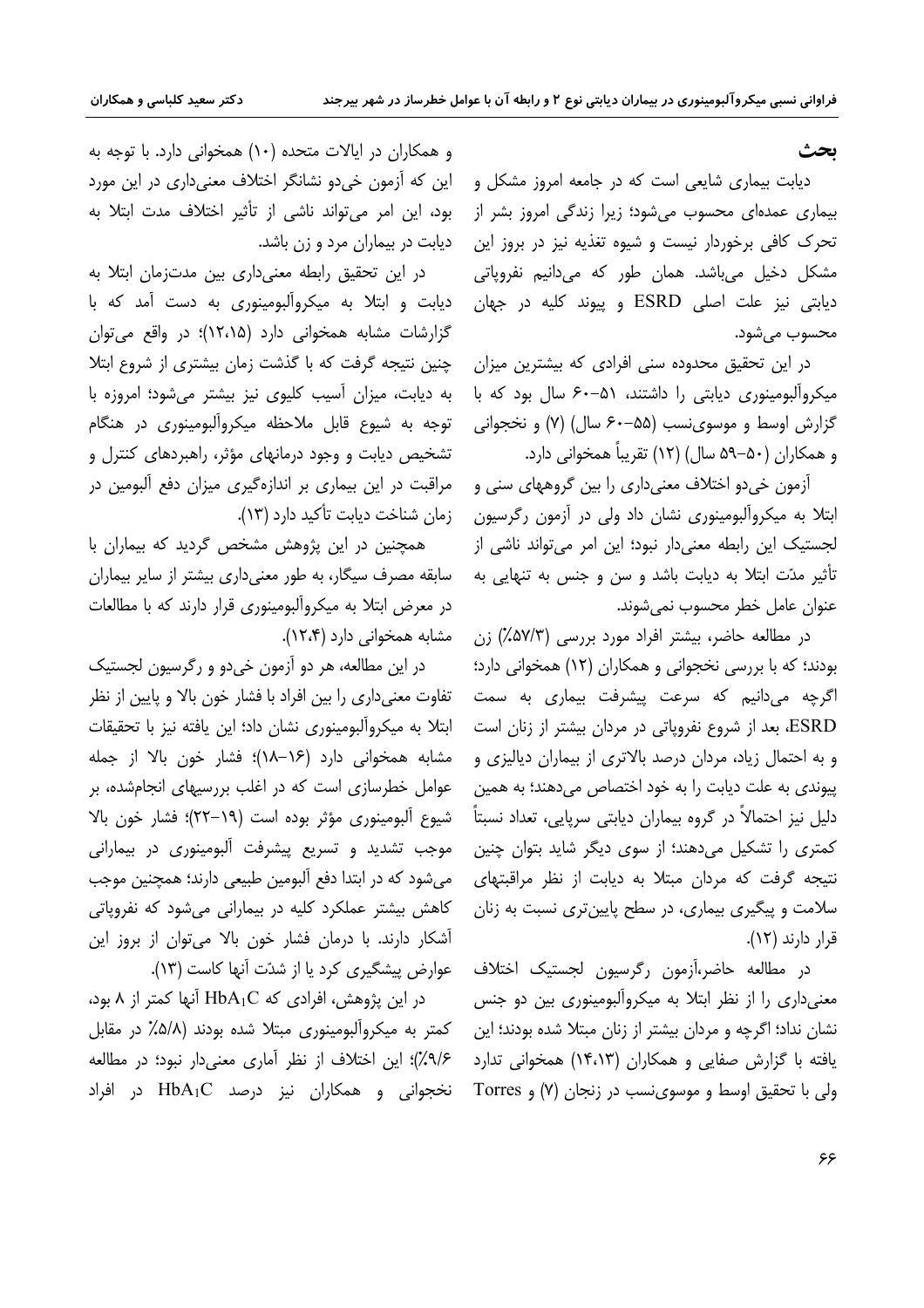نتايج متناقض گزارششده مطالعات با حجم نمونه بيشتر

بر اساس یافتههای این تحقیق می توان اذعان نمود که در تحقیق حاضر آزمون رگرسیون نشانگر رابطه مدت زمان ابتلا به دیابت، فشار خون بالا و مصرف سیگار از معنی داری بین تری گلیسپرید بالا و ابتلا به میکروآلبومینوری \_ عوامل \_خطر \_ مهم \_ در \_بروز \_ میکروآلبومینوری \_ می باشند؛ بود؛ این یافته با مطالعه صفایی و امینی (١٣) مغایرت دارد همچنین میکروآلبومینوری می تواند به رده سنی وابسته باشد؛ ولی با مطالعه Soman (۸) و جلال خان آبادی و مظفری در این خصوص مطالعات بیشتر با حجم نمونه بیشتر توصیه

میکروآلبومینوری بیشتر از افراد نرموآلبومینوری بود (۱۲). در تحقیق حاضر آزمونهای آماری اختلاف معنیداری را توصیه میشود. <sub>..ی</sub>ں <sub>-ارا</sub> بو-ں نستروں بالا و ابتلا به میکروالبومینوری نشان<br>ندادند؛ این یافته با مطالعه صفایی و امینی (۱۳) و افخمی **نتیجه گیری**<br>امریک اردکانی و همکاران (۲۳) همخوانی دارد.

خسروی (۲۴) همخوانی دارد. در این خصوص با توجه به می شود.

منابح:

1- Cicill. Textbook of medicine. New York: Oxford: 2006.

2- Harison. Principles of internal medicine. Chapter diabetes mellitus. New York: Oxford: 2005.

2- Fauci AS, Braunwald E, Kasper DL, Hauser SL. Harrison's Principles of Internal Medicine, 17th ed. New York: Oxford; 2008.

3- Stewart C. Oxford Textbook of clinical nephrology. New York: Oxford University Press: 1992.

4- Cotran RS, Kumar V, Collins T, Robbins SL, Schmitt B. (editors). Robbins pathologic basis of disease. Pennsylvania: WB Saunders; 1999.

5- Rosai J. Ackerman's surgical pathology. Baltimore: Mosby; 1996.

6- Williams. Principles of endocrinology. New York: Oxford; 2005.

7- Mellati AA, Mousavi Nasab N. Prevalence of Microalbuminuria in more than 10 years old diabetic patients in Zanjan Diabetic Clinic. 2001. J Zanian Univ Med Sci Health Services. 2001: 35 (9): 37-42.

8- Soman S. Diabetic nephropathy. Department of Internal Medicine, Henryfard Hospital. Jun 17, 2006. Available at: http://www.henryfordhealth.org/124339.cfm

9- Susztak K, Bottinger EP. Diabetic nephropathy: a frontier for personalized medicine. J Am Soc Nephrol. 2006; 17  $(2): 361-67.$ 

10- Torres L, Briones L, Madrazo G, Davila R. Microalbuminuria in patients with type 2 diabetes. Spain, Feb 2006. Available at: http://scholar.google.com/scholar?q=Microalbuminuria+in+patients+with+type+2+diabetes.+Spain,+Feb+ 2006.+&hl=en&um=1&ie=UTF-8&oi=scholart

11- Sfadl E, Stigler H. Microalbominoria in a random cohort of recently diagnosed types diabetes patients living in the greater Munich area, city hospital schaebing. Munich, Germany, Jun 2007.

12- Nakhjavani M, Azmoudeh Ardalan F, Mazouji A. Relative frequency of Microalbuminuria in patients with type 2 diabetes attending the diabetes clinic at Imam Khomeiny University Hospital (2001-2002). Iranian J Diabetes Lipid Disorders. 2002: 2 (1): 153-158.

13- Safaei H, Amini M. Albuminuria and Its Risk Factors in Newly Diagnosed Type 2 Diabetes. Iranian J Endocrin Metabol. 2006; 8 (4): 375-381.

14- Safaei H, Amini M, Behrooz J, Teimori A. Cardiovascular risk factors in patients with newly diagnosed type 2 diabetes. Iranian J Endocrin Metabol. 2006; 29 (8): 31-38.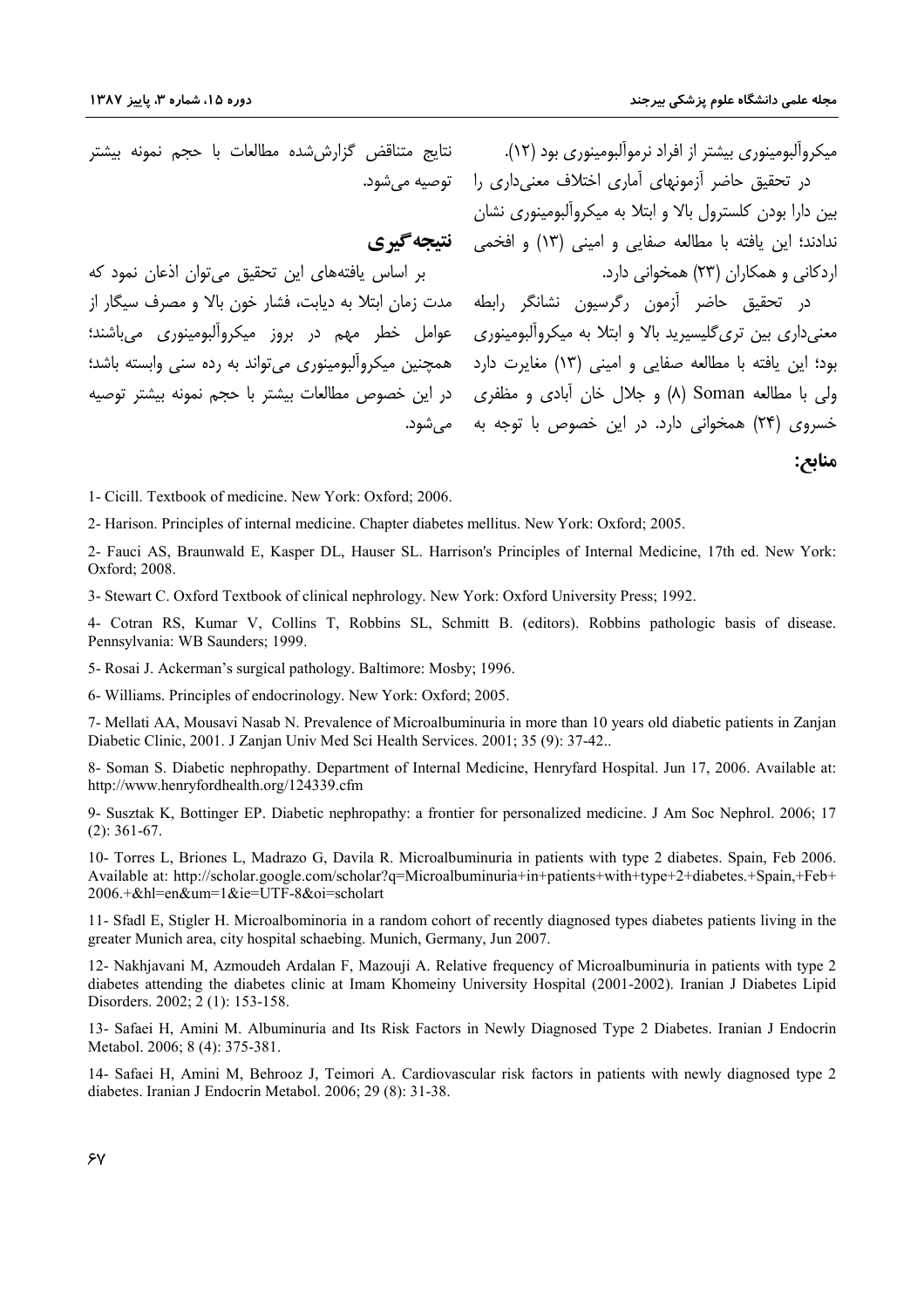15- Gilbert RE. Early nephropathy predicts vision-threatening retinal disease in patients with type I diabetes mellitus. J Am Soc Nephrol. 1998; 9: 85-89.

16- Ramezani M. Treatment of hypertension in diabetic patients. Available From: http://www.bmsu.ac.ir/web/No542001/10/htm

17- Sochett EB. Ambulatory blood pressure monitoring in IDM adolescents with and without microalbominoria. J Diabetes Complications. 1998; 12: 18-23.

18- Schmitz A. Microalbominoria, blood pressure, metabolic control and renal involvement- longitudinal studies in white NIDDM patients. Am J Hypertension. 1997; 9 (pt 2): 1895-973.

19- Kohler KA, McClellan M, Ziemer DC, Kleinbaum DG, Boring JR. Risk factors for microalbuminuria in black Americans with newly diagnosed type 2 diabetes. Am J Kidney Dis. 2000; 36: 903-13.

20- Ravid M, Brosh D, Ravid-Safran D, Levy Z, Rachmani R. Main risk factors for nephropathy in type 2 diabetes mellitus are plasma cholesterol levels, mean blood pressure and hyperglycemia. Arch Intern Med. 1998; 158: 998-1004.

21- Gall MA, Hougaard P, Borch-Johnsen K, Parving HH. Risk factors for development of incipient and overt diabetic nephropathy in patients with non-insulin dependent diabetes mellitus: perospective, observational study. BMJ. 1997; 314: 783-88.

22- Savage S, Estacio RO, Jeffers B, Schrier RW. Urinary albumin excretion as a predictor of diabetic retinopathy, neuropathy, and cardiovascular disease in NEDDM. Diabetes Care. 1996; 19: 1243-48.

23- Afkhami Ardakani M, Modaresi M, Amirchaghmaghi E. Prevalence of Microalbuminuria in type 2 diabetic patients referred to Yazd Diabetes Research Center. J Mazandaran Univ Med Sci. 2004; 43 (14): 49-55.

24- Jalali Khan Abadi BA, Mozaffari Khosravi H. Microalbuminuria and its relationship to cardiovascular risk factors in clinically healthy subjects. Urmia Med J. 2005; 4 (15): 231-237.